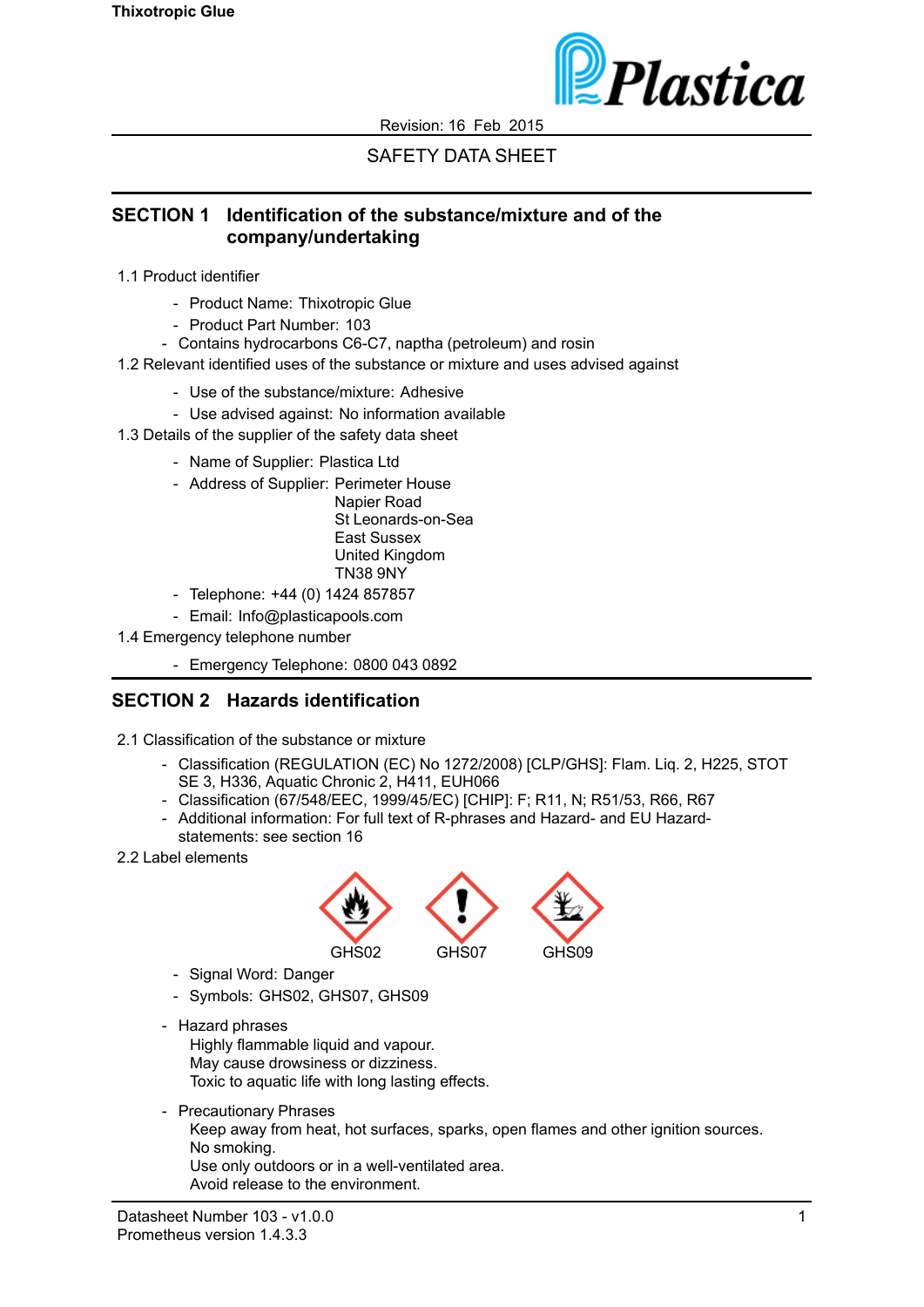

### **SECTION 2 Hazards identification (....)**

Wear protective gloves/protective clothing/eye protection/face protection. Dispose of contents/container in accordance with local/regional/national/international regulations.

Supplemental Hazard Information (EU) Repeated exposure may cause skin dryness or cracking. Contains ROSIN. May produce an allergic reaction.

2.3 Other hazards

- No information available

# **SECTION 3 Composition/information on ingredients**

- 3.1 Substances
- 3.2 Mixtures
	- Hydrocarbons, C6-C7, isoalkanes, cyclics, <5% n-hexane

Concentration: 10-30% CAS Number: None EC Number: 926-605-8 Categories: Flam. Liq. 2, Asp. Tox. 1, STOT SE 3, Aquatic Chronic 2 R/H Phrases: H225, H304, H336. H411, EUH066, R11, R51/53, R65, R66, R67 Symbols: GHS02, GHS07, GHS08, GHS09, F, Xn, N REACH Registration Number: 01-2119486291-36-XXXX

- Naphtha (petroleum), hydrodesulfurized light, dearomatized; Low boiling point naphtha - unspecified; <0.1% benzene Concentration: 10-30% CAS Number: 92045-53-9

EC Number: 295-434-2 Categories: Flam. Liq. 2, Asp. Tox. 1, Skin Irrit. 2, STOT SE 3, Aquatic Chronic 2 R/H Phrases: H225, H304, H315, H336, H411, R11, R38, R51/53, R65, R67 Symbols: GHS02, GHS07, GHS08, GHS09, F, Xn, N

- Naphtha (petroleum), hydrotreated light; Low boiling point hydrogen treated naphtha; <0.1% benzene

Concentration: 5-10% CAS Number: 64742-49-0 EC Number: 265-151-9 Categories: Flam. Liq. 2, Asp. Tox. 1, Skin Irrit. 2, STOT SE 3, Aquatic Chronic 2 R/H Phrases: H225, H304, H315, 336, H411, R11, R38, R51/53, R65, R67 Symbols: GHS02, GHS07, GHS08, GHS09, F, Xn, N

- butanone; ethyl methyl ketone Concentration: 5-10% CAS Number: 78-93-3 EC Number: 201-159-0 Categories: Flam. Liq. 2, Eye Irrit. 2, STOT SE 3 R/H Phrases: H225, H319, H336, EUH066, R11, R36, R66, R67 Symbols: GHS02, GHS07, F, Xi REACH Registration Number: 01-2119457290-43-XXXX Substance with a Community workplace exposure limit, see Section 8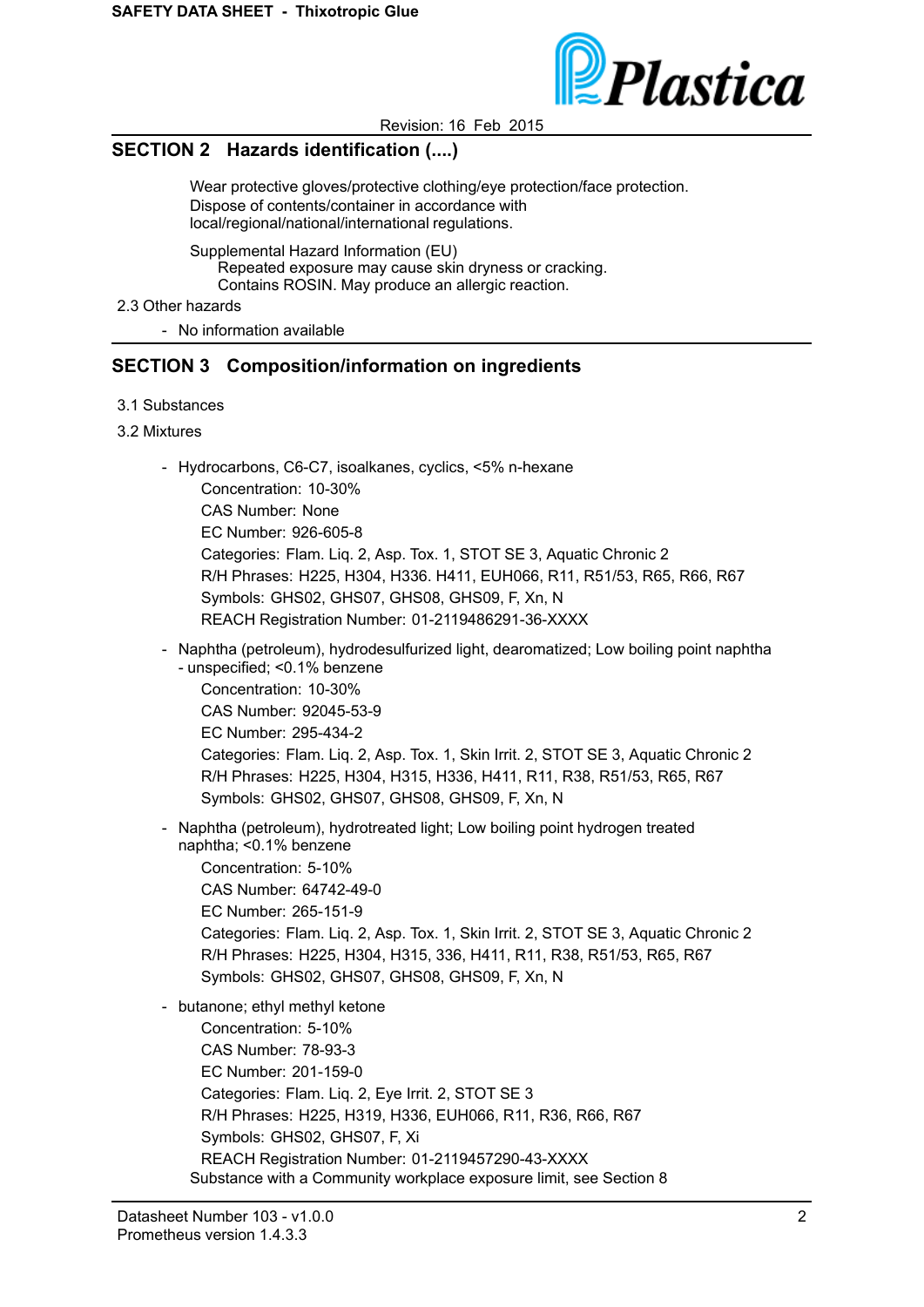

#### **SECTION 3 Composition/information on ingredients (....)**

- ethyl acetate Concentration: 1-5% CAS Number: 141-78-6 EC Number: 205-500-4 Categories: Flam. Liq. 2, Eye Irrit. 2, STOT SE 3 R/H Phrases: H225, H319, H336, EUH066, R11, R36, R66, R67 Symbols: GHS02, GHS07, F, Xi REACH Registration Number: 01-2219475103-46-XXXX Substance with a Community workplace exposure limit, see Section 8 - cyclohexane Concentration: <1% CAS Number: 110-82-7 EC Number: 203-806-2 Categories: Flam. Liq. 2, Asp. Tox. 1, Skin Irrit. 2, STOT SE 3, Aquatic Acute 1, Aquatic Chronic 1 R/H Phrases: H225, H304, H315, H336, H400, H410, R11, R38, R65, R67, R50/53 Symbols: GHS02, GHS08, GHS07, GHS09, F, Xn, N Substance with a Community workplace exposure limit, see Section 8 - n-hexane Concentration: <1% CAS Number: 110-54-3 EC Number: 203-777-6 Categories: Flam. Liq. 2, Repr. 2, Asp. Tox. 1, STOT RE 2, Skin Irrit. 2, STOT SE 3, Aquatic Chronic 2 R/H Phrases: H225, H361f \*\*\*, H304, H373 \*\*, H315, H336, H411, R11, R38, R48/20, R62, R65, R67, R51/53 Symbols: GHS02, GHS08, GHS07, GHS09, F, Xn, N Substance with a Community workplace exposure limit, see Section 8 - propan-2-ol; isopropyl alcohol; isopropanol Concentration: <1% CAS Number: 67-63-0 EC Number: 200-661-7

Categories: Flam. Liq. 2, Eye Irrit. 2, STOT SE 3 R/H Phrases: H225, H319, H336, R11, R36, R67 Symbols: GHS02,GHS07, F, Xi REACH Registration Number: 01-2119457558-25-XXXX Substance with a Community workplace exposure limit, see Section 8

- rosin

Concentration: <1% CAS Number: 8050-09-7 EC Number: 232-475-7 Categories: Skin Sens. 1 R/H Phrases: H317, R43 Symbols: GHS07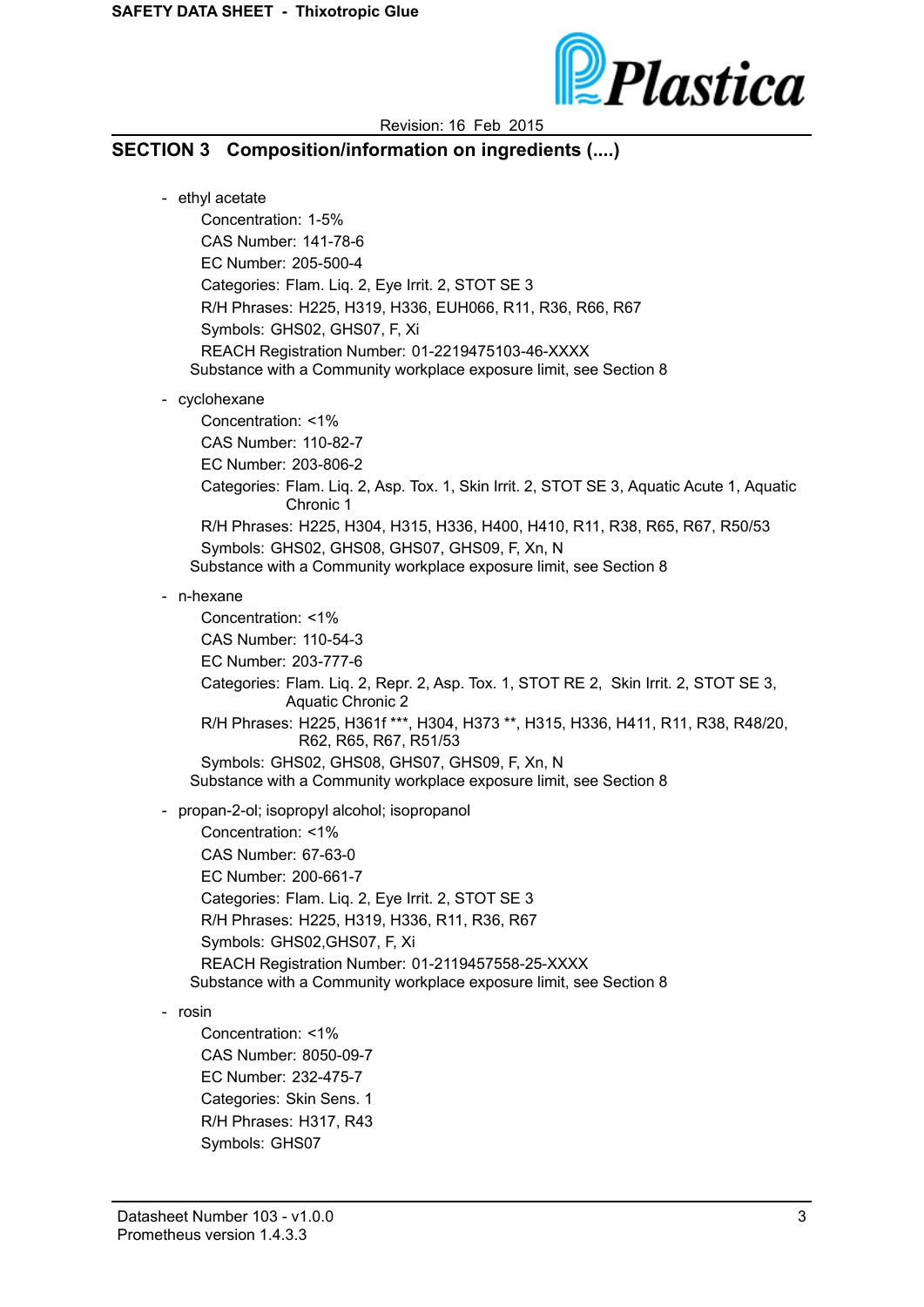

#### **SECTION 4 First aid measures**

4.1 Description of first aid measures

- Contact with skin

IF ON CLOTHING: rinse immediately contaminated clothing and skin with plenty of water before removing clothes.

Gently wash with plenty of soap and water.

- Contact with eyes

IF IN EYES: Rinse cautiously with water for several minutes. Remove contact lenses, if present and easy to do. Continue rinsing. If eye irritation persists: Get medical advice/attention.

- Ingestion Rinse mouth with water (do not swallow) Do not induce vomiting Get immediate medical advice/attention.
- Inhalation

Remove victim to fresh air and keep at rest in a position comfortable for breathing.

If breathing is difficult, oxygen should be given by a trained person When in doubt or symptoms persist, seek medical attention

- 4.2 Most important symptoms and effects, both acute and delayed
	- May cause irritation to skin, eyes and the respiratory tract.
	- May cause allergic reaction in susceptible people
	- Causes drowsiness
	- May cause coughing

4.3 Indication of any immediate medical attention and special treatment needed

- Treat symptomatically

### **SECTION 5 Fire-fighting measures**

- 5.1 Extinguishing media
	- In case of fire use water spray or fog, alcohol resistant foam, dry chemical or carbon dioxide
- 5.2 Special hazards arising from the substance or mixture
	- Highly flammable liquid and vapour.
	- Vapours are heavier than air and may travel considerable distances to a source of ignition and flashback
	- Gives off irritating or toxic fumes (or gases) in a fire.
- 5.3 Advice for firefighters
	- Keep container(s) exposed to fire cool, by spraying with water
	- Special protective equipment: Wear self-contained breating apparatus (SCBA). Wear full protective clothing including chemical protection suit.
	- Collect contaminated fire extinguishing water separately. This MUST not be discharged into drains. Prevent fire extinguishing water from contaminating surface or ground water.

#### **SECTION 6 Accidental release measures**

6.1 Personal precautions, protective equipment and emergency procedures

- Evacuate the area and keep personnel upwind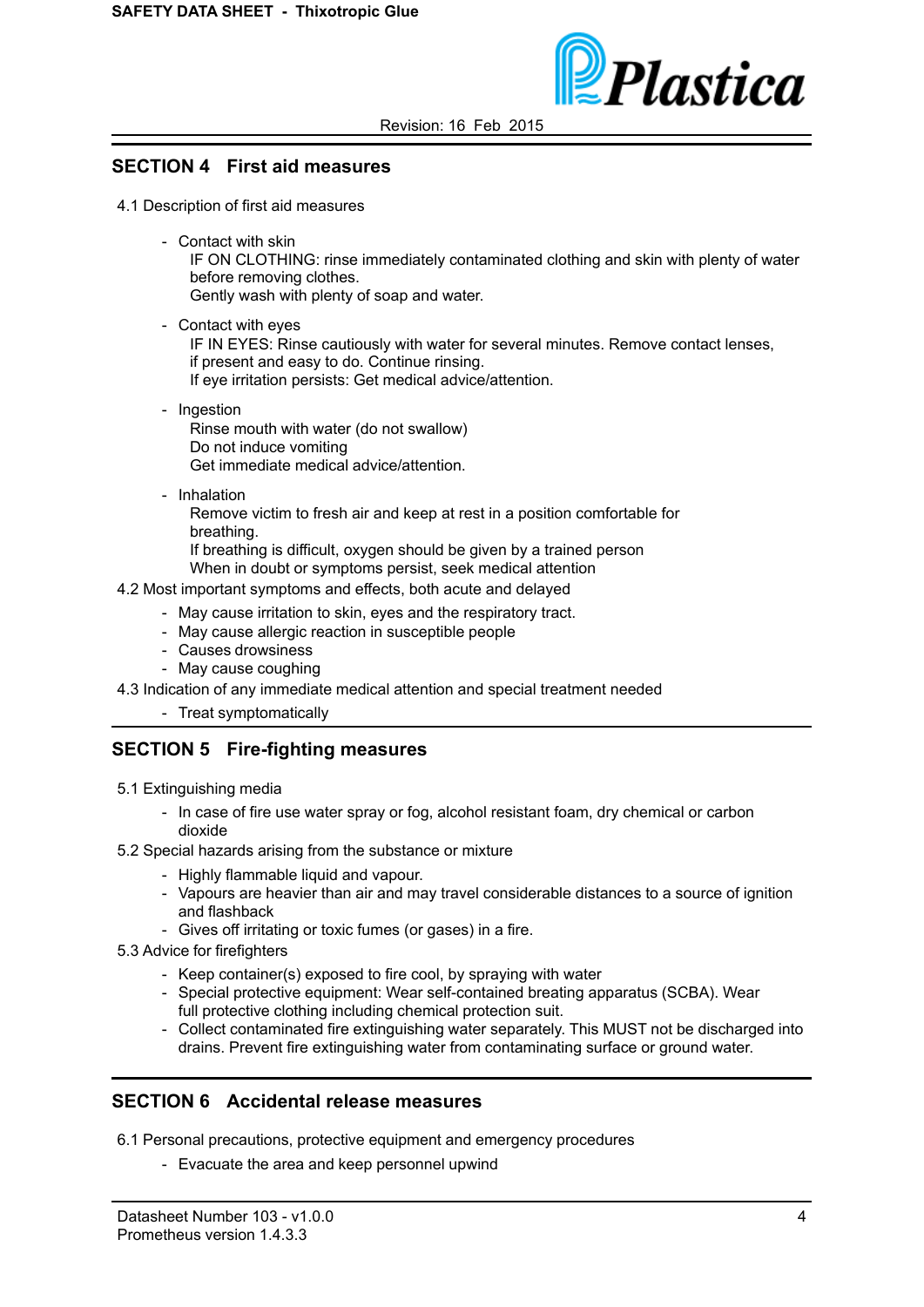

#### **SECTION 6 Accidental release measures (....)**

- Avoid breathing dust/fume/gas/mist/vapours/spray.
- Wash thoroughly after dealing with spillage
- Eyewash bottles should be available
- 6.2 Environmental Precautions
	- Avoid release to the environment.
	- Do not allow to enter public sewers and watercourses
	- If contamination of drainage systems or water courses is unavoidable, immediately inform appropriate authorities
- 6.3 Methods and material for containment and cleaning up
	- Ventilate area
	- Absorb spillage in earth or sand
	- Remove contaminated material to safe location for subsequent disposal
	- Place in appropriate container
	- Seal containers and label them
	- Ventilate the area and wash spill site after material pick-up is complete
- 6.4 Reference to other sections
	- Wear protective clothing as per section 8

### **SECTION 7 Handling and storage**

- 7.1 Precautions for safe handling
	- Ensure adequate ventilation
	- Avoid breathing vapours, mist or gas
	- Do not get in eyes, on skin, or on clothing.
	- Contaminated work clothing should not be allowed out of the workplace.
	- Do not eat, drink or smoke when using this product.
	- Eyewash bottles should be available
	- Wash thoroughly after handling.
- 7.2 Conditions for safe storage, including any incompatibilities
	- Store away from other materials.
	- Keep away from food, drink and animal feedingstuffs
	- Keep container tightly closed, in a cool, well ventilated place
	- Ground/bond container and receiving equipment.
	- Take precautionary measures against static discharge.
	- Keep away from oxidisers, heat, flames or ignition sources
	- Protect from sunlight.
	- Keep away from acid
	- Protect from moisture.
	- Keep away from combustible material
- 7.3 Specific end use(s)
	- Adhesive

#### **SECTION 8 Exposure controls/personal protection**

- 8.1 Control parameters
	- butanone; ethyl methyl ketone WEL (long term) 600 mg/m3 (sk) (UK EH40) WEL (long term) 200 ppm (sk) (UK EH40) WEL (short term) 899 mg/m3 (sk) (UK EH40) WEL (short term) 300 ppm (sk) (UK EH40)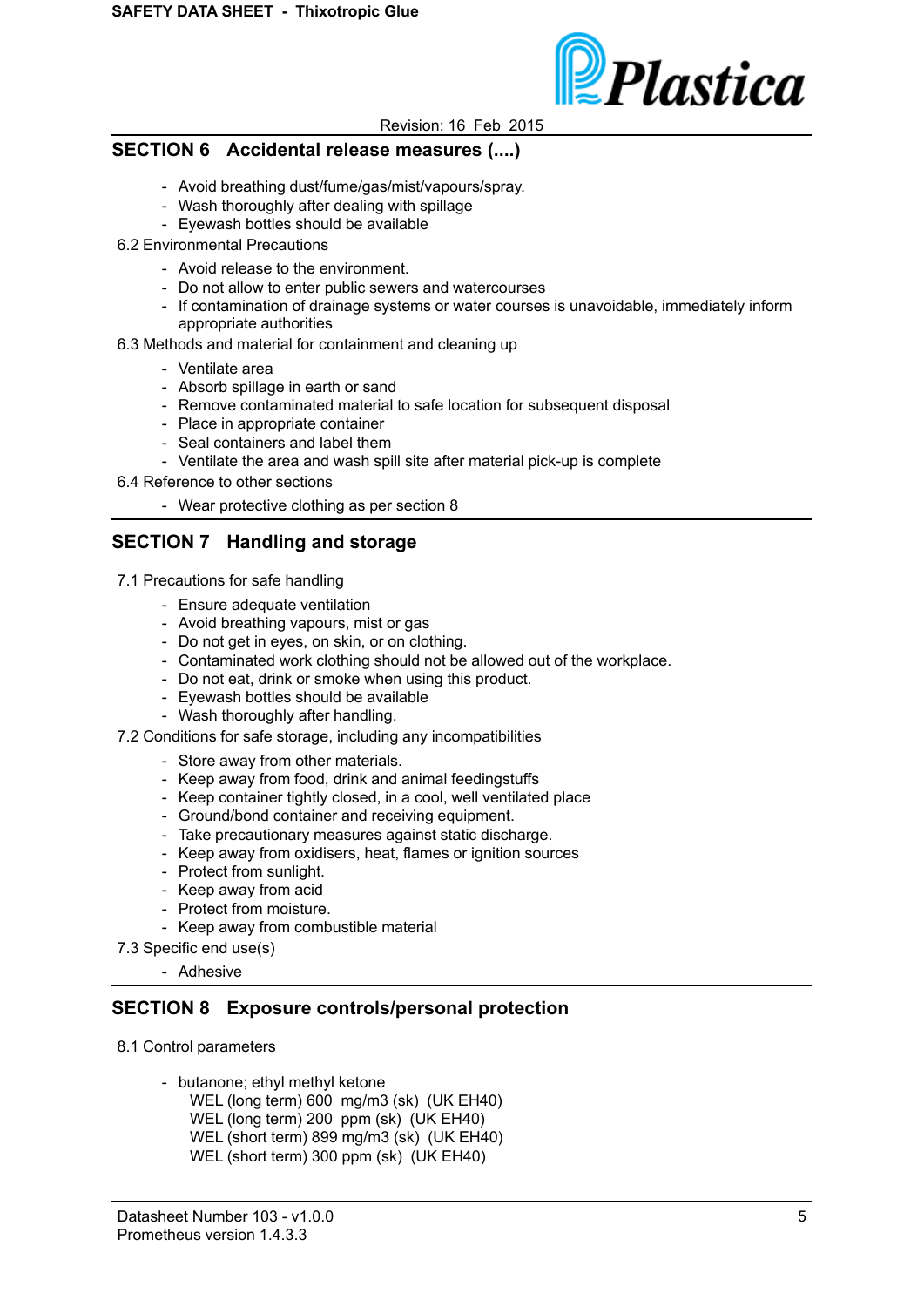

#### **SECTION 8 Exposure controls/personal protection (....)**

- cyclohexane
	- WEL (long term) 350 mg/m3 (UK EH40) WEL (long term) 100 ppm (UK EH40) WEL (short term) 1050 mg/m3 (UK EH40) WEL (short term) 300 ppm (UK EH40)
- ethyl acetate WEL (long term) 200 ppm (UK EH40) WEL (short term) 400 ppm (UK EH40)
- n-hexane WEL (long term) 72 mg/m3 (UK EH40) WEL (long term) 20 ppm (UK EH40)
- propan-2-ol; isopropyl alcohol; isopropanol WEL (long term) 999 mg/m3 (UK EH40) WEL (long term) 400 ppm (UK EH40) WEL (short term) 1250 mg/m3 (UK EH40) WEL (short term) 500 ppm (UK EH40)
- 8.2 Exposure controls
	- Do not eat, drink or smoke when using this product.
	- Engineering controls should be provided which maintain airborne concentrations below the relevant guidelines
	- Wear suitable protective clothing, including eye/face protection and gloves (nitrile are recommended)
	- The selected protective gloves have to satisfy the specifications of EU Directive 89/686/EEC and standard EN 374.
	- The selection of a suitable glove depends on work conditions and whether the product is present on its own or in combination with other substances. Breakthrough time is dependent on the characteristics of the brand of glove used and the supplier should be consulted.
	- Wear safety glasses approved to standard EN 166.
	- When handling this substance, e.g. sampling, wear goggles giving complete eye protection
	- Eyewash bottles should be available
	- In case of insufficient ventilation, wear suitable respiratory equipment
	- Wear suitable filtering half mask respirator approved to standard EN 149



### **SECTION 9 Physical and chemical properties**

- 9.1 Information on basic physical and chemical properties
	- Appearance: Viscous, Liquid, light, brown
	- Odour: Characteristic odour
	- pH: No information available
	- Boiling Point/Range: No information available
	- Vapour Density: No information available
	- Vapour Pressure: No information available
	- Melting point/Range: No information available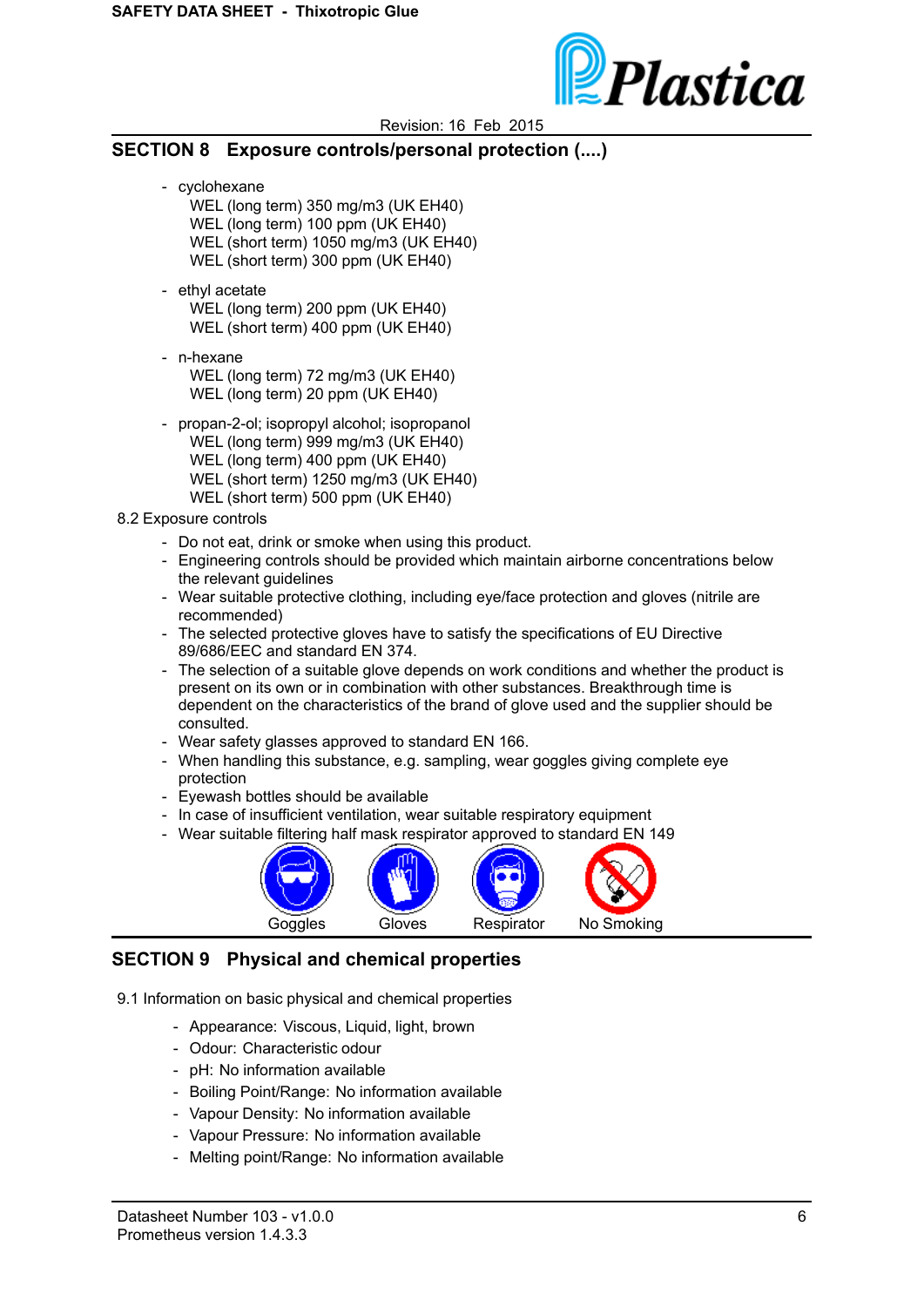

## **SECTION 9 Physical and chemical properties (....)**

- Freezing point/Range: No information available
- Viscosity: Viscous
- Flashpoint: -15°C
- Evaporation Rate: No information available
- Solubility in water: No information available
- Solubility in Fat: No information available
- Partition Coefficient (n-Octanol/Water): No information available
	- Explosive Properties: No information available
	- Oxidising Properties: No information available
- 9.2 Other information
	- No information available

# **SECTION 10 Stability and reactivity**

- 10.1 Reactivity
	- No hazardous reactions known if used for its intended purpose
- 10.2 Chemical stability
	- No decomposition if stored normally.
- 10.3 Possibility of hazardous reactions
	- No hazardous reactions known if used for its intended purpose
- 10.4 Conditions to avoid
	- Keep away from heat, hot surfaces, sparks, open flames and other ignition sources. No smoking.
	- Keep away from heat and sources of ignition
	- Protect from sunlight.
- 10.5 Incompatible materials
	- Incompatible with oxidizing substances
	- Incompatible with acid
- 10.6 Hazardous Decomposition Products
	- Decomposition products may include toxic and irritant fumes

### **SECTION 11 Toxicological information**

- 11.1 Information on toxicological effects
	- Acute Toxicity
	- No experimental test data available for the mixture Skin corrosion/irritation
	- No experimental test data available for the mixture
	- Serious eye damage/irritation
	- No experimental test data available for the mixture
	- Respiratory or skin sensitisation
	- Contains rosin. May produce an allergic reaction.
	- May cause sensitisation by skin contact

Germ cell mutagenicity

- No information available
- **Carcinogenicity**
- No information available
- Reproductive toxicity
- No information available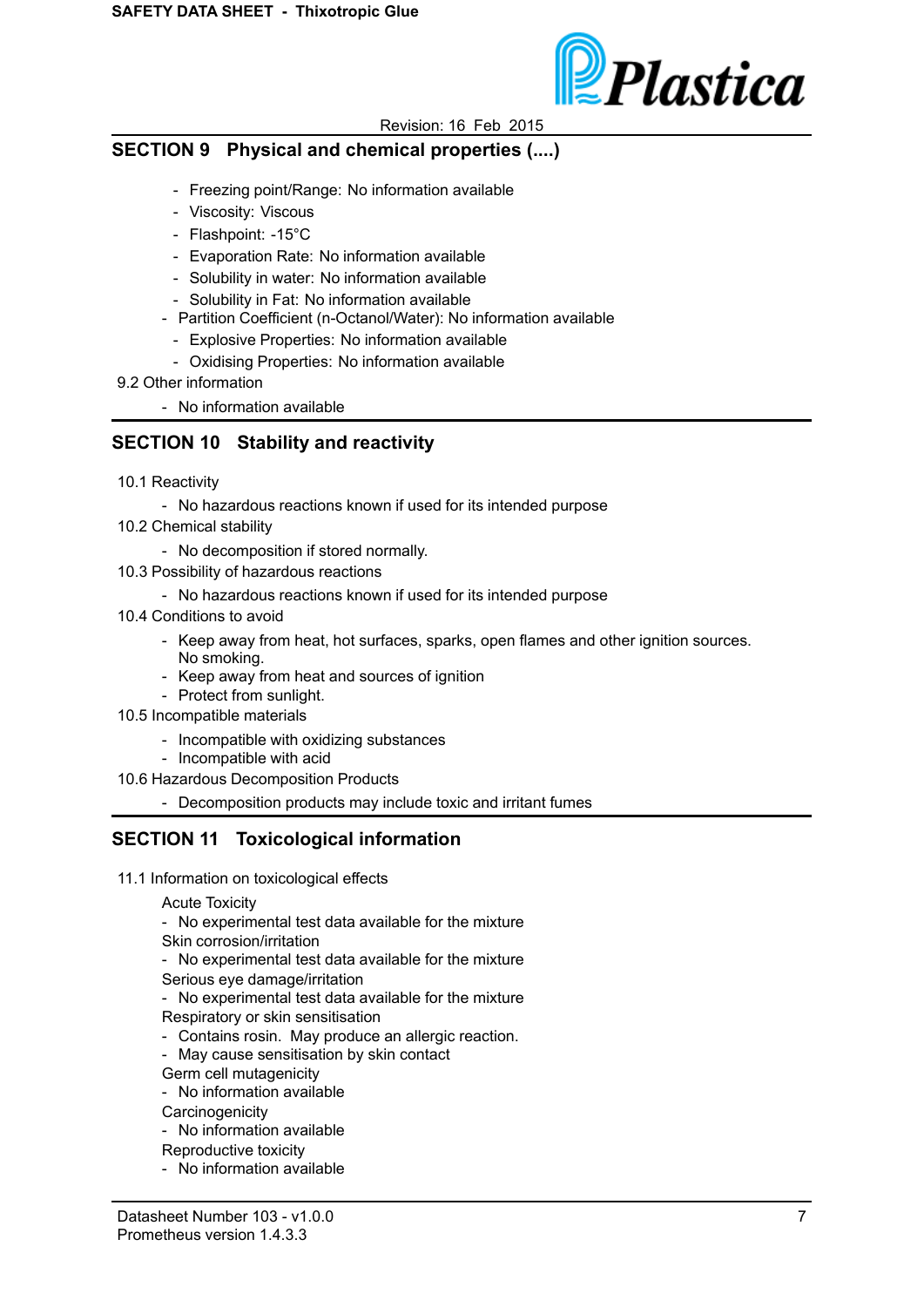

## **SECTION 11 Toxicological information (....)**

Specific target organ toxicity (STOT) - single exposure

- May cause drowsiness or dizziness.

Specific target organ toxicity (STOT) - repeated exposure

- No information available
- Aspiration hazard
- The ingestion of significant quantities may cause damage to lungs

Contact with eyes

- May cause eye irritation

Contact with skin

- Mildly irritating to skin
- Repeated exposure may cause skin dryness or cracking.
- May cause an allergic skin reaction.
- May cause dermatitis

Inhalation

- May cause drowsiness or dizziness.
- May cause coughing

Ingestion

- May cause gastro-intestinal disturbances

## **SECTION 12 Ecological information**

- 12.1 Ecotoxicity
	- Contains ingredients that are dangerous for the environment (see section 3.2)
	- Toxic to aquatic life with long lasting effects.
	- propan-2-ol; isopropyl alcohol; isopropanol LC50 (Crustaceans) 1400 mg/l (48 hr) LC50 (fish) 4200 mg/l (96 hr)
- 12.2 Persistence and degradability
	- No information available
- 12.3 Bioaccumulation Potential
	- No information available
- 12.4 Mobility in soil
	- Do not allow to penetrate the ground/soil.
- 12.5 Results of PBT and vPvB assessment
	- No information available
- 12.6 Other Adverse Effects

- No information available

### **SECTION 13 Disposal considerations**

13.1 Waste treatment methods

- Disposal should be in accordance with local, state or national legislation
- Do not discharge into drains or the environment, dispose to an authorised waste collection point
- To be disposed of as hazardous waste
- 13.2 Classification
	- Waste Codes in accordance with the European Waste catalogue (EWC) are origin-defined. Since this product is used in several industries, no Waste Code can be provided by the supplier. The Waste Code should be determined in arrangement with your waste disposal partner or the responsible authority.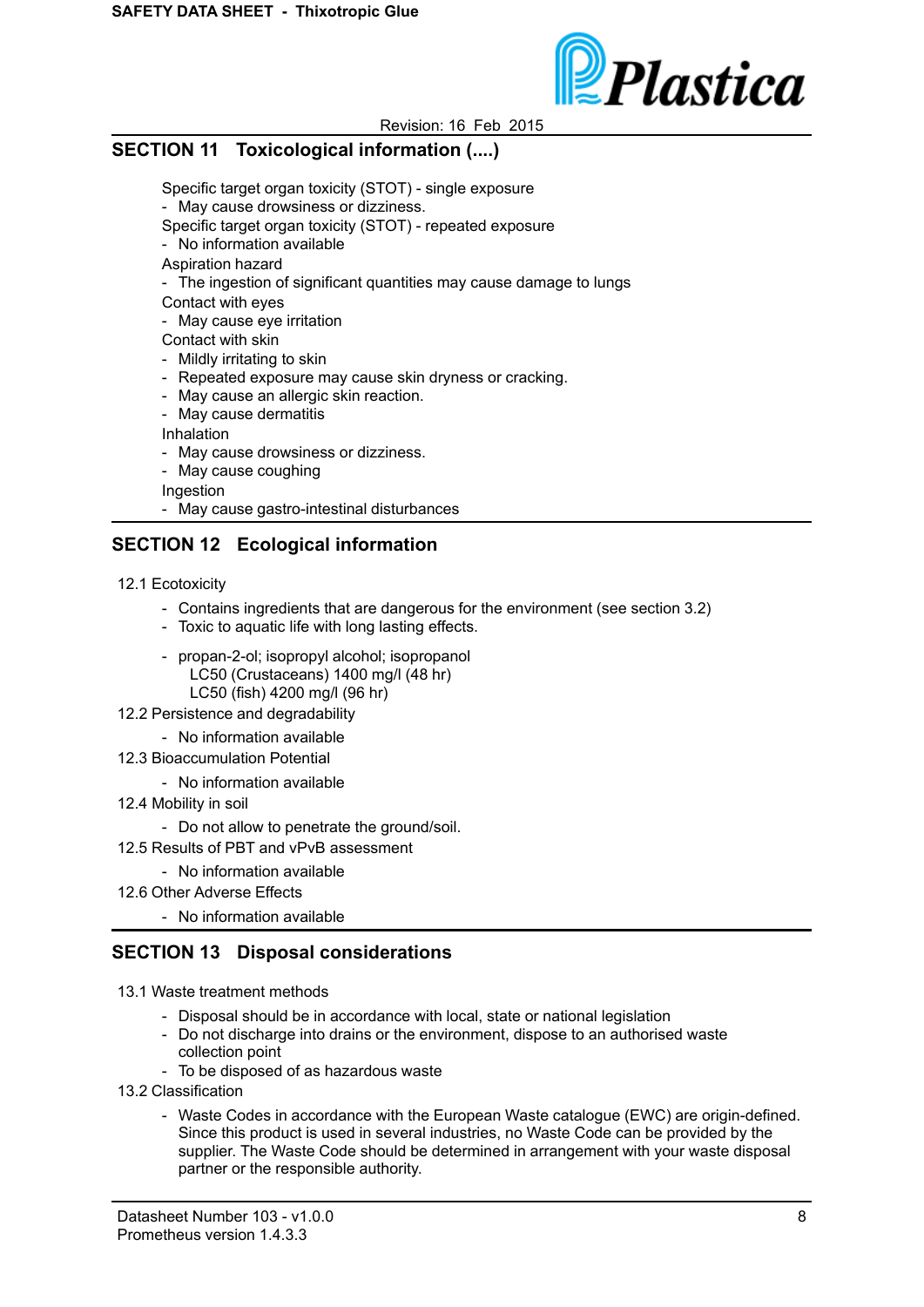

## **SECTION 13 Disposal considerations (....)**

- The waste must be identified according to the List of Wastes (2000/532/EC)

# **SECTION 14 Transport information**





Flammable Liquid ENVIRONMENTALLY HAZARDOUS

14.1 UN Number

- UN No.: 1133

14.2 UN Proper Shipping Name

- Proper Shipping Name: ADHESIVES
- 14.3 Transport hazard class(es)
	- Hazard Class: 3
- 14.4 Packing group
	- Packing Group: III
- 14.5 Environmental hazards

- Marine pollutant

- 14.6 Special precautions for user
	- No information available
- 14.7 Transport in bulk according to Annex II of MARPOL 73/78 and the IBC code
	- Not applicable
- 14.8 Road/Rail (ADR/RID)
	- Proper Shipping Name: ADHESIVES
	- ADR UN No.: 1133
	- ADR Hazard Class: 3
	- ADR Packing Group: III
	- Tunnel Code: E
- 14.9 Sea (IMDG)
	- Proper Shipping Name: ADHESIVES
	- IMDG UN No.: 1133
	- IMDG Hazard Class: 3
	- IMDG Pack Group.: III
- 14.10 Air (ICAO/IATA)
	- Proper Shipping Name: ADHESIVES
	- ICAO UN No.: 1133
	- ICAO Hazard Class: 3
	- ICAO Packing Group: III

### **SECTION 15 Regulatory information**

15.1 Safety, health and environmental regulations/legislation specific for the substance or mixture

- This Safety Data Sheet is provided in compliance with the EC Directive 1907/2006- 453/2010